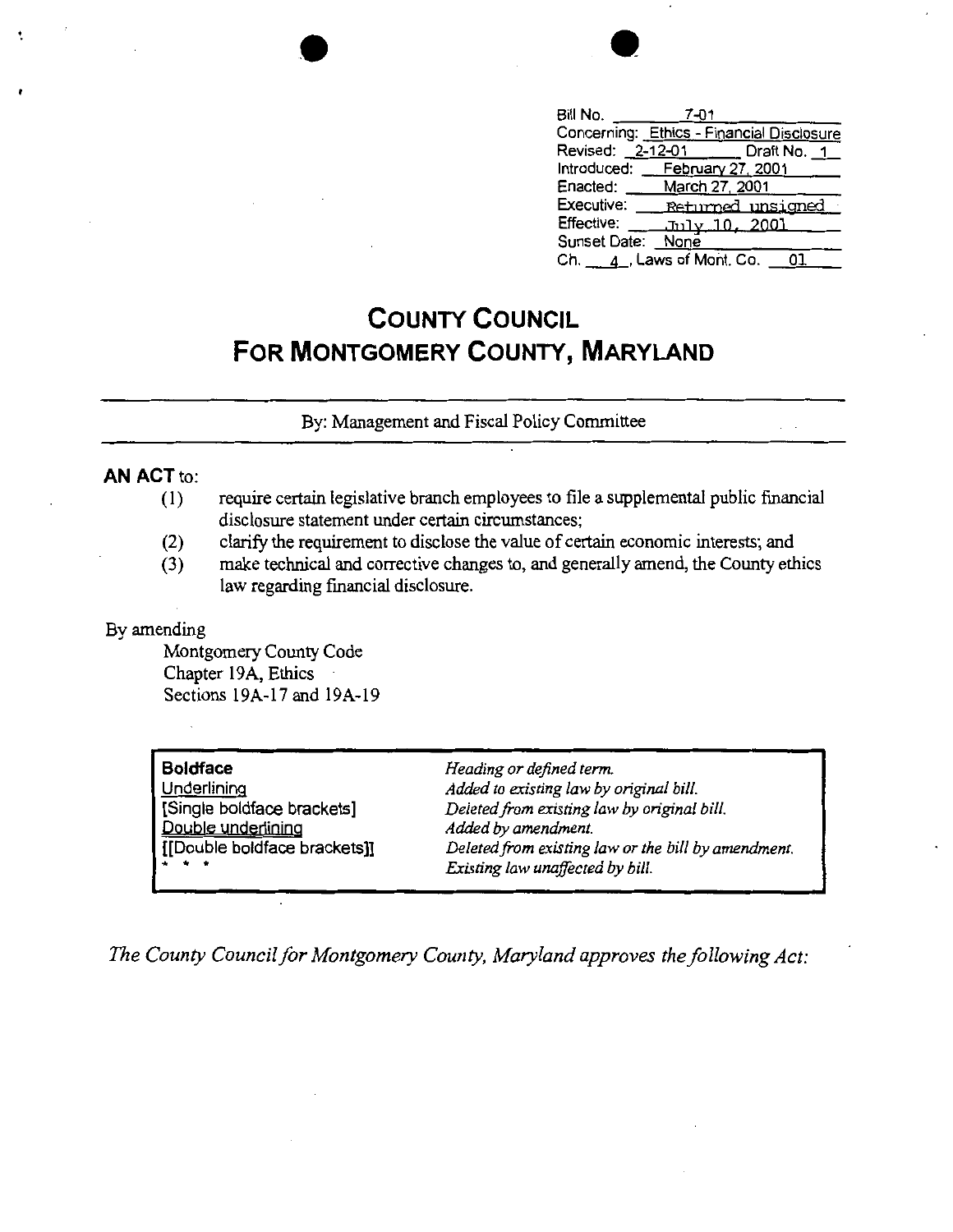$\frac{1}{2}$ 

 $\bullet$ 

| 1                       |           | Sec 1. Sections 19A-17 and 19A-19 are amended as follows:               |
|-------------------------|-----------|-------------------------------------------------------------------------|
| $\overline{2}$          | $19A-17.$ | Who must file Financial Disclosure Statements.                          |
| 3                       | (a)       | The following persons must file a public financial disclosure statement |
| $\overline{\mathbf{4}}$ |           | under oath:                                                             |
| 5                       |           | *                                                                       |
| 6                       |           | the members of a board, commission, committee, or similar body<br>(6)   |
| $\tau$                  |           | in the Executive branch, or of the Revenue Authority, Board of          |
| 8                       |           | License Commissioners, or Housing Opportunities Commission,             |
| 9                       |           | which the County Executive designates by regulation issued              |
| 10                      |           | under Method (2), or any public employee in the legislative             |
| 11                      |           | branch, including the County Board of Appeals, and in the Merit         |
| 12                      |           | System Protection Board, who the Council designates by                  |
| 13                      |           | resolution, after finding that filing a limited public financial        |
| 14                      |           | disclosure statement will promote trust and confidence in County        |
| 15                      |           | government. The financial disclosure required under this                |
| 16                      |           | paragraph must be limited to information concerning any                 |
| 17                      |           | economic interest or gift that may create a conflict between the        |
| 18                      |           | employee or member's personal interests and official duties. The        |
| 19                      |           | Commission must adopt a regulation specifying the information           |
| 20                      |           | that must be disclosed. A public employee who files a limited           |
| 21                      |           | public financial disclosure statement under this paragraph must         |
| 22                      |           | also file a confidential financial disclosure statement if required     |
| 23                      |           | to do so under subsection (b). A public employee need not file a        |
| 24                      |           | limited public financial disclosure statement under this paragraph      |
| 25                      |           | if the employee already is required to file a public financial          |
| 26                      |           | disclosure statement.                                                   |

ý

-2-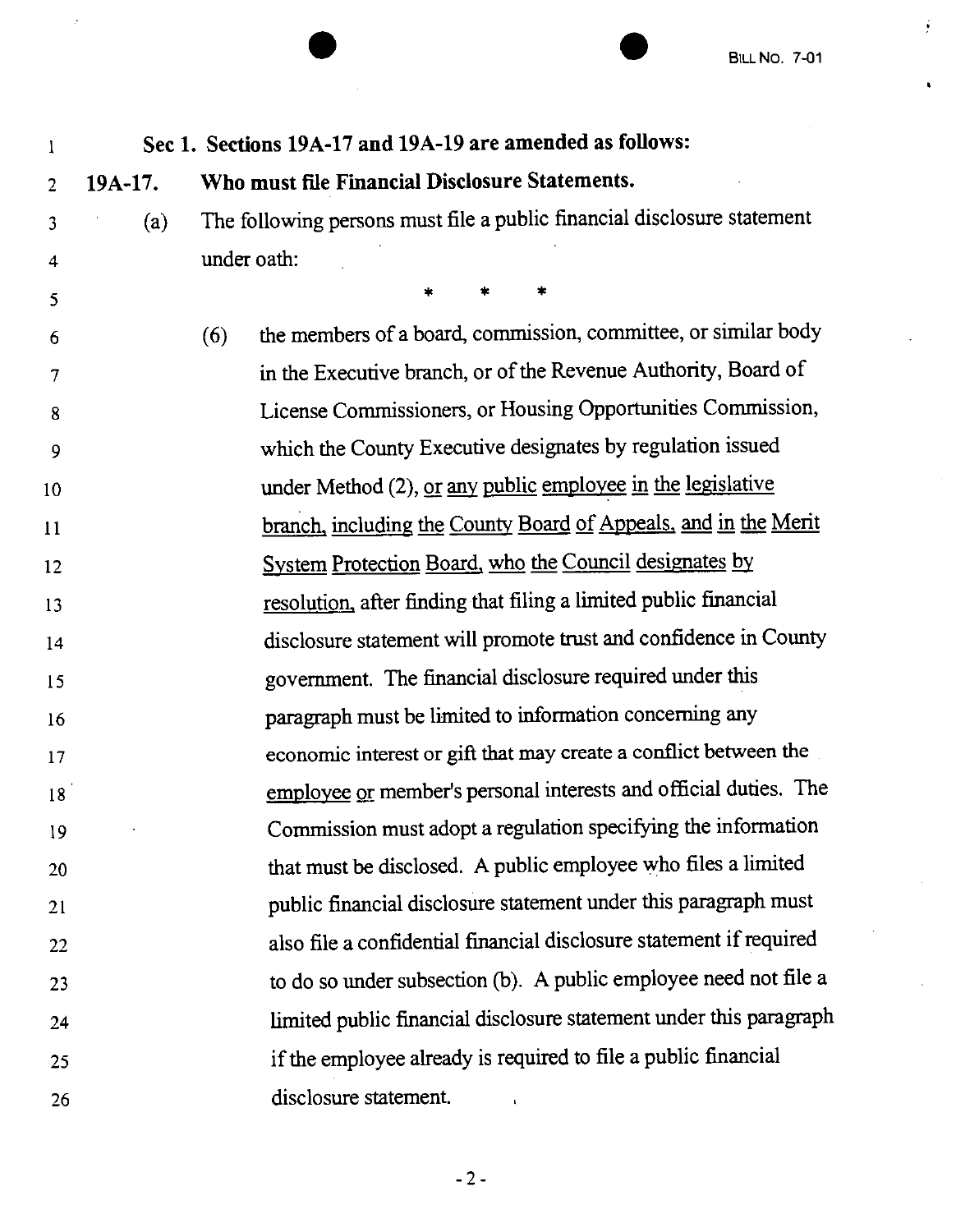$\ddot{\phantom{0}}$ 

|    |                                                                           |                                                                       |     |                 |                                            |   |  |  |  | <b>BILL NO. 7-01</b>                                                      |
|----|---------------------------------------------------------------------------|-----------------------------------------------------------------------|-----|-----------------|--------------------------------------------|---|--|--|--|---------------------------------------------------------------------------|
| 27 |                                                                           |                                                                       |     |                 |                                            |   |  |  |  |                                                                           |
| 28 | 19A-19.                                                                   |                                                                       |     |                 | Content of financial disclosure statement. |   |  |  |  |                                                                           |
| 29 |                                                                           | The financial disclosure statement required under Section 19A-17 must |     |                 |                                            |   |  |  |  |                                                                           |
| 30 | disclose the following information about the filer for the previous year: |                                                                       |     |                 |                                            |   |  |  |  |                                                                           |
| 31 |                                                                           |                                                                       |     |                 |                                            |   |  |  |  |                                                                           |
| 32 | (b)                                                                       |                                                                       |     | ∗               |                                            |   |  |  |  |                                                                           |
| 33 |                                                                           | (2)                                                                   |     |                 |                                            |   |  |  |  | the nature and [amount] value of the interest held, and any               |
| 34 |                                                                           |                                                                       |     |                 |                                            |   |  |  |  | applicable conditions and encumbrances. The filer must specify            |
| 35 |                                                                           |                                                                       |     |                 |                                            |   |  |  |  | what percentage of the business the filer owns, if the filer knows        |
| 36 |                                                                           |                                                                       |     |                 | the percentage; and                        |   |  |  |  |                                                                           |
| 37 |                                                                           |                                                                       |     |                 |                                            |   |  |  |  |                                                                           |
| 38 | (c)                                                                       |                                                                       |     |                 |                                            |   |  |  |  |                                                                           |
| 39 |                                                                           | (4)                                                                   |     |                 |                                            |   |  |  |  |                                                                           |
| 40 |                                                                           |                                                                       | (B) |                 |                                            |   |  |  |  | The Commission must designate only one person to review                   |
| 41 |                                                                           |                                                                       |     |                 |                                            |   |  |  |  | this information. If the reviewer finds a reasonable basis to             |
| 42 |                                                                           |                                                                       |     |                 |                                            |   |  |  |  | believe that a violation of this Chapter, or Sections 2-109,              |
| 43 |                                                                           |                                                                       |     |                 |                                            |   |  |  |  | 11B-51 or 11B-52(a), [or Section 411 of the Charter,] has                 |
| 44 |                                                                           |                                                                       |     |                 |                                            |   |  |  |  | occurred, the entire Commission may review the                            |
| 45 |                                                                           |                                                                       |     |                 | information.                               |   |  |  |  |                                                                           |
| 46 |                                                                           |                                                                       |     |                 |                                            | × |  |  |  |                                                                           |
| 47 | (m)                                                                       |                                                                       |     |                 |                                            |   |  |  |  | If a filer is required to report any amount or value, including the [fair |
| 48 |                                                                           |                                                                       |     |                 |                                            |   |  |  |  | market] value of any property, under this Section, except subsections (c) |
| 49 |                                                                           |                                                                       |     |                 |                                            |   |  |  |  | and (d), the filer may specify the amount or value by category:           |
| 50 |                                                                           | (1)                                                                   |     | \$1000 or less; |                                            |   |  |  |  |                                                                           |
| 51 |                                                                           | (2)                                                                   |     | over \$1000.    |                                            |   |  |  |  |                                                                           |

•

 $\bar{\mathcal{A}}$ 

 $\tilde{\chi}$ 

 $\boldsymbol{\beta}$ 

 $\mathcal{L}$